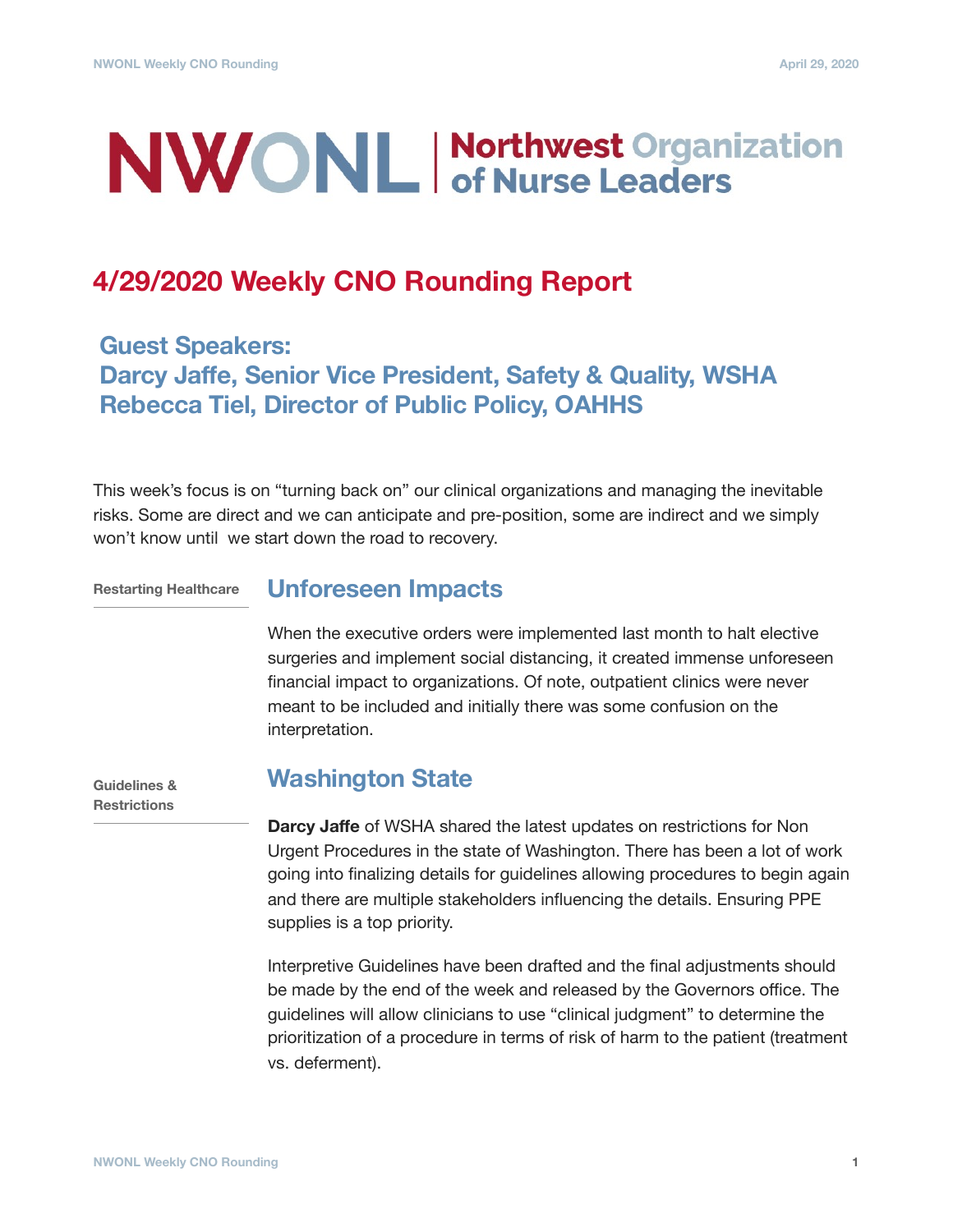#### **WA Specific**

Specifically, the guidelines include "significant pain", "significant dysfunction" or "risk of progression" to help in the decision making for whether or not to perform a procedure. Additionally, hospitals must also meet the following prerequisites:

- Cannot exceed 80% of licensed and staffed beds.
- Follow DOH "yellow" level of PPE Conservation.

• Must follow DOH guidance on extended and re-use of PPE.

• Must have 7 days of PPE in the facility.

• HCWs must have access to COVID 19 testing and notification within 8 hours of exposure.

• Must report COVID 19 positive HCWs by profession/ position to WA HEALTH

#### **Oregon State**

**Rebecca Tiel**, OAHHS shared an update for Oregon. An Executive Order was issued April 27<sup>th</sup> directing the Oregon Health Authority to issue guidance for restarting elective and non-urgent procedures. State guidelines include:

**View the [OR Governor's](https://www.nwonl.org/docs/Oregon_Executive_Order_20-22.pdf)  [Proclamation](https://www.nwonl.org/docs/Oregon_Executive_Order_20-22.pdf) here at NWONL**

• Keeping enough regional capacity to accommodate a 20% surge.

• 30 days of PPE on hand for large hospitals and 14 day supply for small hospitals.

- Follow the guidelines for re-use of PPE as well.
- Adequate testing available (specifics? Not sure)

OHA released guidelines on resuming non-emergent and elective procedures beginning May 1, 2020, so long as the criteria to do so has been met. Access the Hospital Attestation Form and the Guidance Outline here:

• [Guidance on Resumption of Non-Emergent and Elective Procedures at](https://www.nwonl.org/docs/OHA_2322U_Guidance_on_Resumption_of_Non-Emergent_and_Elective_Procedures_at_Hospitals-FINAL.pdf)  **[Hospitals](https://www.nwonl.org/docs/OHA_2322U_Guidance_on_Resumption_of_Non-Emergent_and_Elective_Procedures_at_Hospitals-FINAL.pdf)** 

• [Hospital Attestation to Resume Non-Emergent or Elective Procedures](https://www.nwonl.org/docs/OHA_2322V_Hospital_Attestation_to_Resume_Non-emergent_or_Elective_procedures-FINAL.pdf)

**OR Specific**

**Download the WSHA Presentation here at NWONL [Leader](https://www.nwonl.org/docs/NWONL_Non_urgent_procedures_and_surgeries.pptx)  [Resources](https://www.nwonl.org/docs/NWONL_Non_urgent_procedures_and_surgeries.pptx)**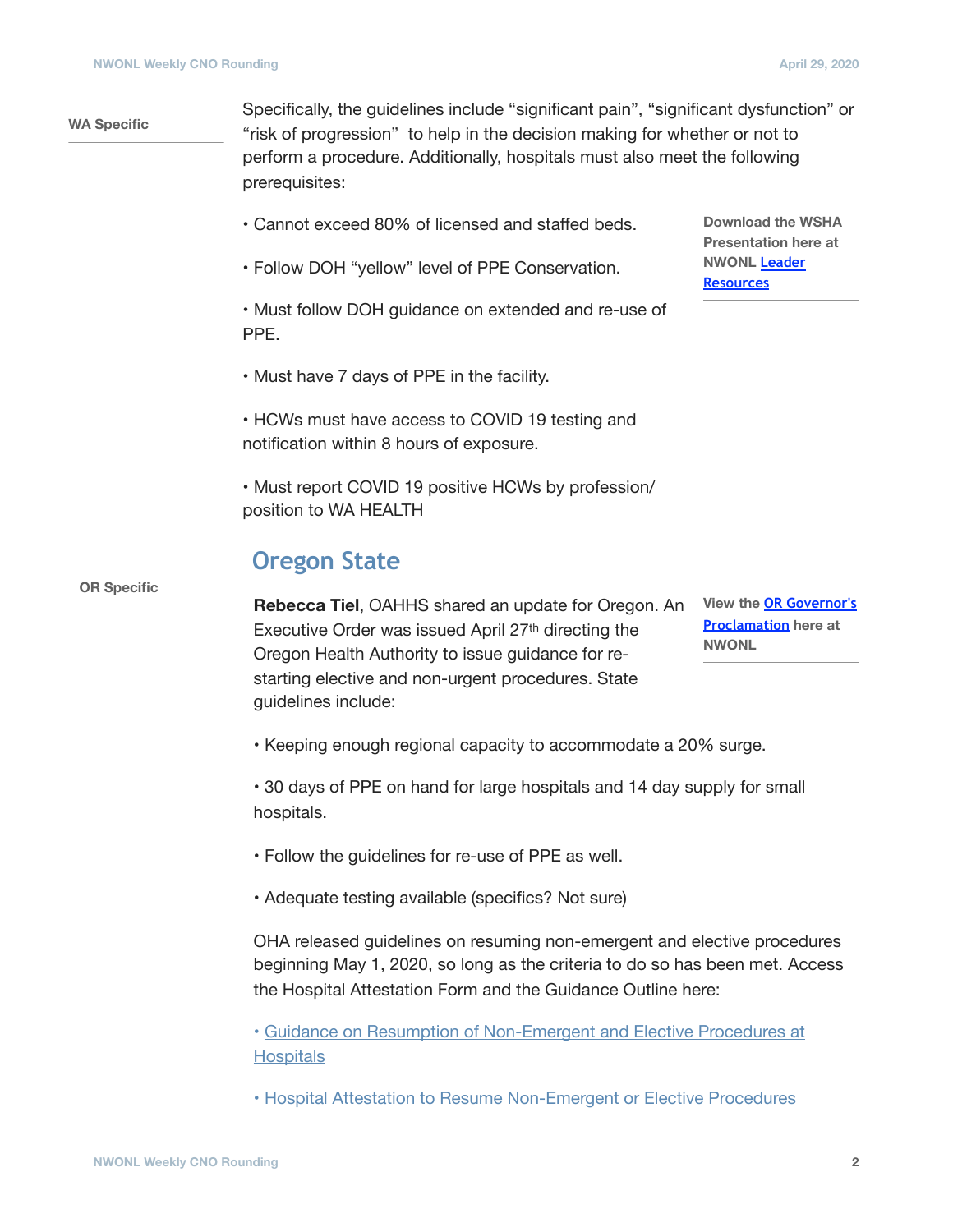**Additional Topics**

#### **Universal Masking guidelines**

OAHHS is working on ways to advocate for universal masking and more information can be found on their website here: [Click here for OAHHS](https://www.orhospitalresources.org/)

### **Diagnostic imaging/procedures and physical therapy**

Both states allow diagnostic procedures if illness or injury is suspected. Physical therapy guidelines are posted on the Washington Department of Health and are not expected to change at this time. They include limiting treatment to patients with a clear and documentable urgent medical need.

**Academic & Practice Partnerships**

#### **Student Placements**

Some organizations have students still in rotation for clinical or in the beginning phases of re-integrating students into their practicum rotations. Enterprise, OR has kept their students in rotations.

**Asante Health** is having a regional meeting including a dean from OHSU/ SOU to hold a focus group on the topic bringing students back and also welcoming new graduates.

**Suzi Scott,** Providence Centralia, shares that they are judiciously re-instating placements and have also instituted many extra precautions such as universal masking and temperature and symptom monitoring.

**Debbie Brinker**, WSU, updated us on resources available from Clinical Placements Northwest, a consortium of healthcare educators across Oregon, Idaho and Washington. [Click here for Clinical Placements Northwest](http://www.cpnw.org)

**Check NWONL's homepage for what's happening: [Updates](https://nwonl.org)  [and Events.](https://nwonl.org)** 

**Find Additional Resources here for Covid-19 at NWONL [Leader Resources](https://www.nwonl.org/covid-19_resources.php)**